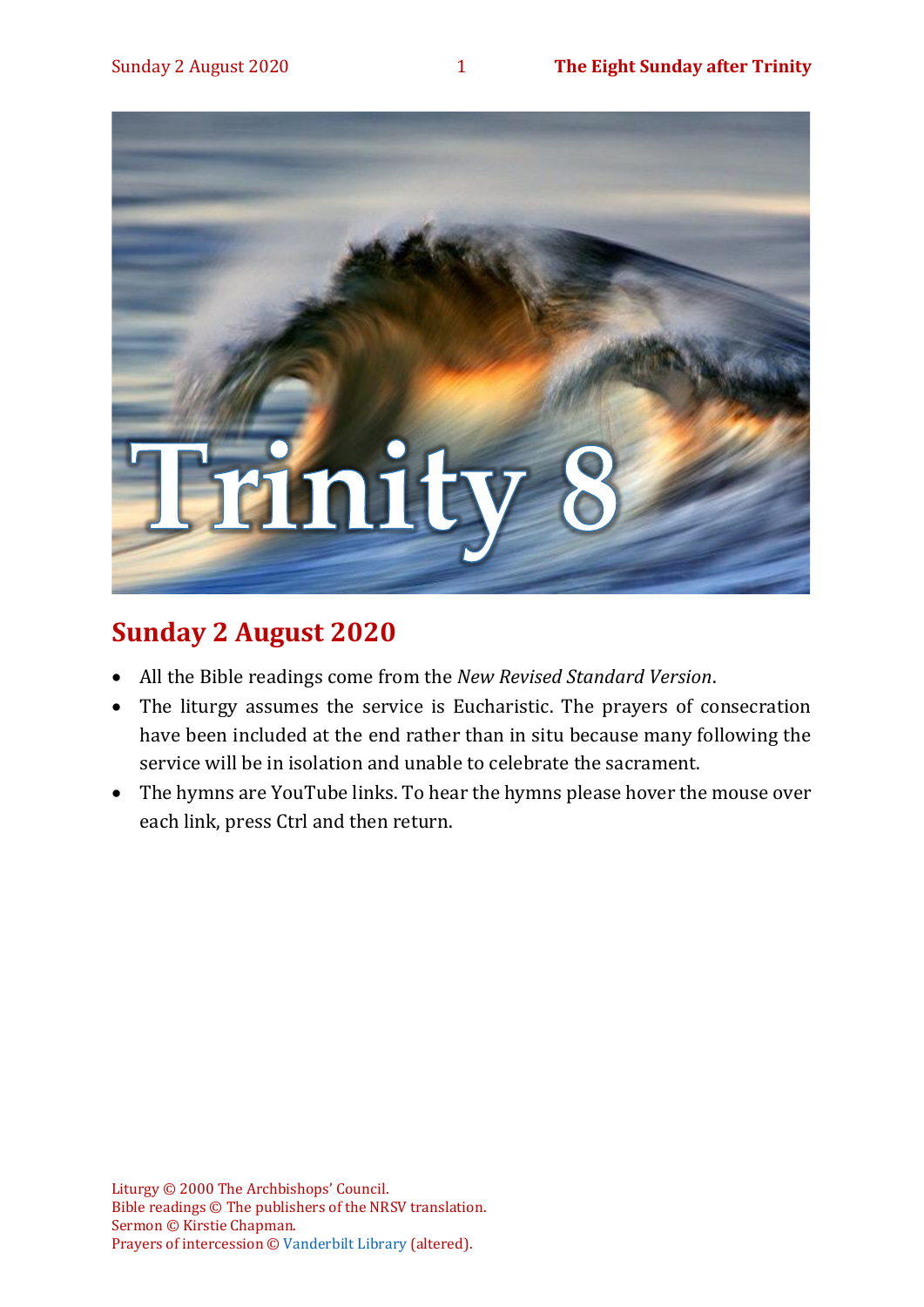# **Introduction and welcome**

HYMN 1 **[Refiner's fire](https://www.youtube.com/watch?v=0IvXA0yRDwY)** (please click on this link to hear the hymn)

# **The Welcome**

In the name of the Father, and of the Son, and of the Holy Spirit

All **Amen.**

The Lord be with you

All **And also with you.**

# **The Preparation**

All **Almighty God,**

**to whom all hearts are open, all desires known, and from whom no secrets are hidden: cleanse the thoughts of our hearts by the inspiration of your Holy Spirit, that we may perfectly love you, and worthily magnify your holy name; through Christ our Lord. Amen.**

Our Lord Jesus Christ said:

The first commandment is this: 'Hear, O Israel, the Lord our God is the only Lord. You shall love the Lord your God with all your heart, with all your soul, with all your mind, and with all your strength.'

And the second is this: 'Love your neighbour as yourself.'

There is no other commandment greater than these.

On these two commandments hang all the law and the prophets.

### All **Amen. Lord, have mercy.**

God so loved the world that he gave his only Son Jesus Christ to save us from our sins, to be our advocate in heaven, and to bring us to eternal life. Therefore, let us confess our sins in penitence and faith, firmly resolved to keep God's commandments and to live in love and peace with all.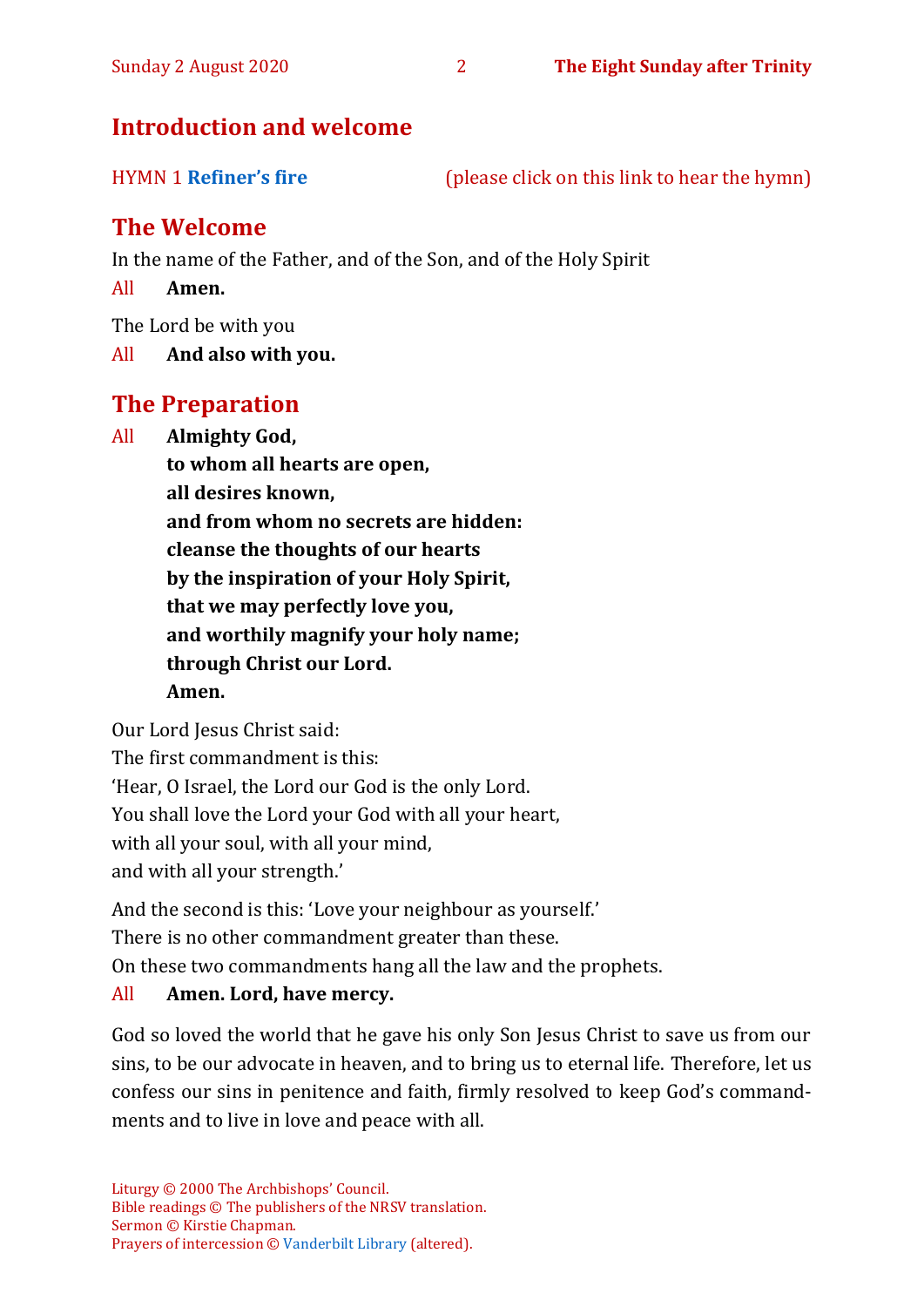All **Almighty God, our heavenly Father, we have sinned against you and against our neighbour in thought and word and deed, through negligence, through weakness, through our own deliberate fault. We are truly sorry and repent of all our sins. For the sake of your Son Jesus Christ, who died for us, forgive us all that is past and grant that we may serve you in newness of life to the glory of your name. Amen.**

Almighty God,

who forgives all who truly repent, have mercy upon you, pardon and deliver you from all your sins, confirm and strengthen you in all goodness, and keep you in life eternal; through Jesus Christ our Lord. All **Amen.**

# **The Gloria**

This version of the Gloria is sung to the tune of 'Cwm Rhondda'. Click **[here](about:blank)** for the tune.

All **Glory be to God in Heaven, Songs of joy and peace we bring, Thankful hearts and voices raising, To creation's Lord we sing. Lord we thank you, Lord we praise you, Glory be to God our King: Glory be to God our King. Lamb of God, who on our shoulders, Bore the load of this world's sin; Only Son of God the Father,**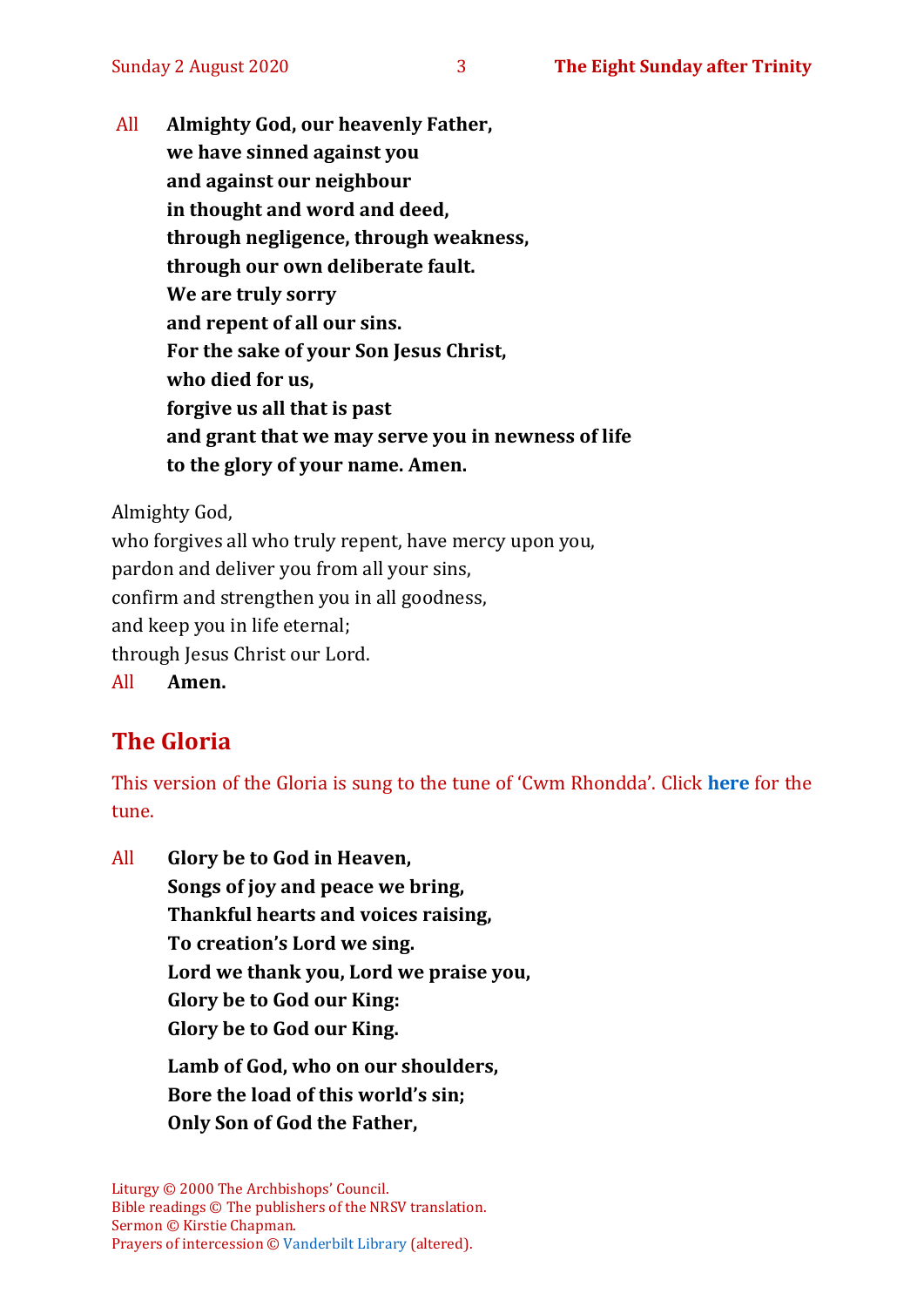**You have brought us peace within. Lord, have mercy, Christ have mercy, Now your glorious reign begin: Now your glorious reign begin.**

**You O Son of God are Holy, You we praise with one accord. None in heav'n or earth is like you, Only you are Christ the Lord. With the Father and the Spirit, Ever worshipped and adored: Ever worshipped and adored.**

#### **The Collect for the Eighth Sunday after Trinity**

Lord God, your Son left the riches of heaven and became poor for our sake: when we prosper save us from pride, when we are needy save us from despair, that we may trust in you alone; through Jesus Christ our Lord. All **Amen.**

# **First reading**

A reading from the Book of the Prophet Isaiah

Thus says the Lord, 'Everyone who thirsts, come to the waters; and you that have no money, come, buy and eat! Come, buy wine and milk without money and without price. Why do you spend your money for that which is not bread, and your labour for that which does not satisfy? Listen carefully to me, and eat what is good, and delight yourselves in rich food. Incline your ear, and come to me; listen, so that you may live. I will make with you an everlasting covenant, my steadfast, sure love for David. See, I made him a witness to the peoples, a leader and commander for the peoples. See, you shall call nations that you do not know, and nations that do not know you shall run to you, because of the Lord your God, the Holy One of Israel, for he has glorified you.' *Isaiah 55:1–5*

This is the Word of the Lord

#### All **Thanks be to God.**

Liturgy © 2000 The Archbishops' Council. Bible readings © The publishers of the NRSV translation. Sermon © Kirstie Chapman. Prayers of intercession © [Vanderbilt Library](https://lectionary.library.vanderbilt.edu/texts.php?id=153) (altered).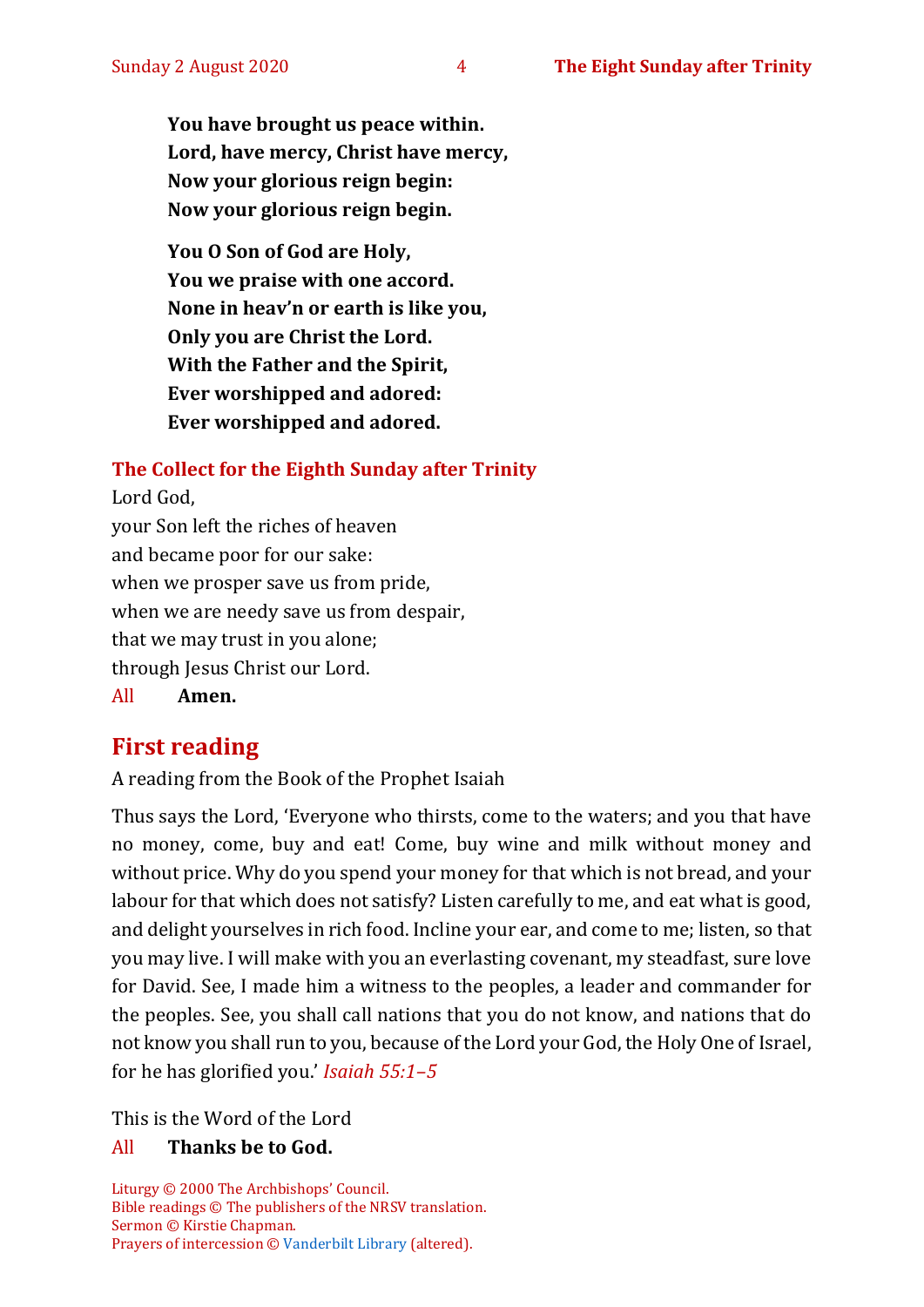# **Second reading**

A reading from St Paul's Letter to the Romans

I am speaking the truth in Christ—I am not lying; my conscience confirms it by the Holy Spirit—I have great sorrow and unceasing anguish in my heart. For I could wish that I myself were accursed and cut off from Christ for the sake of my own people, my kindred according to the flesh. They are Israelites, and to them belong the adoption, the glory, the covenants, the giving of the law, the worship, and the promises; to them belong the patriarchs, and from them, according to the flesh, comes the Messiah, who is over all, God blessed forever. *Romans 9:1–5*

This is the Word of the Lord

All **Thanks be to God.**

HYMN 2 **[Faithful one](https://www.youtube.com/watch?v=HROSwkRwpPI)** (please click on this link to hear the hymn)

# **Gospel reading**

Hear the Gospel of our Lord Jesus Christ according to Matthew

All **Glory to you O Lord.**

Jesus withdrew in a boat to a deserted place by himself. When the crowds heard it, they followed him on foot from the towns. When he went ashore, he saw a great crowd; and he had compassion for them and cured their sick. When it was evening, the disciples came to him and said, 'This is a deserted place, and the hour is now late; send the crowds away so that they may go into the villages and buy food for themselves.' Jesus said to them, 'They need not go away; you give them something to eat.' They replied, 'We have nothing here but five loaves and two fish.' And he said, 'Bring them here to me.'

He then ordered the crowds to sit down on the grass. Taking the five loaves and the two fish, he looked up to heaven, and blessed and broke the loaves, and gave them to the disciples, and the disciples gave them to the crowds. All ate and were filled; and they took up what was left over of the broken pieces, twelve baskets full. And those who ate were about five thousand men, besides women and children. *Matthew 14:13–21*

This is the Gospel of the Lord

### All **Praise to you O Christ.**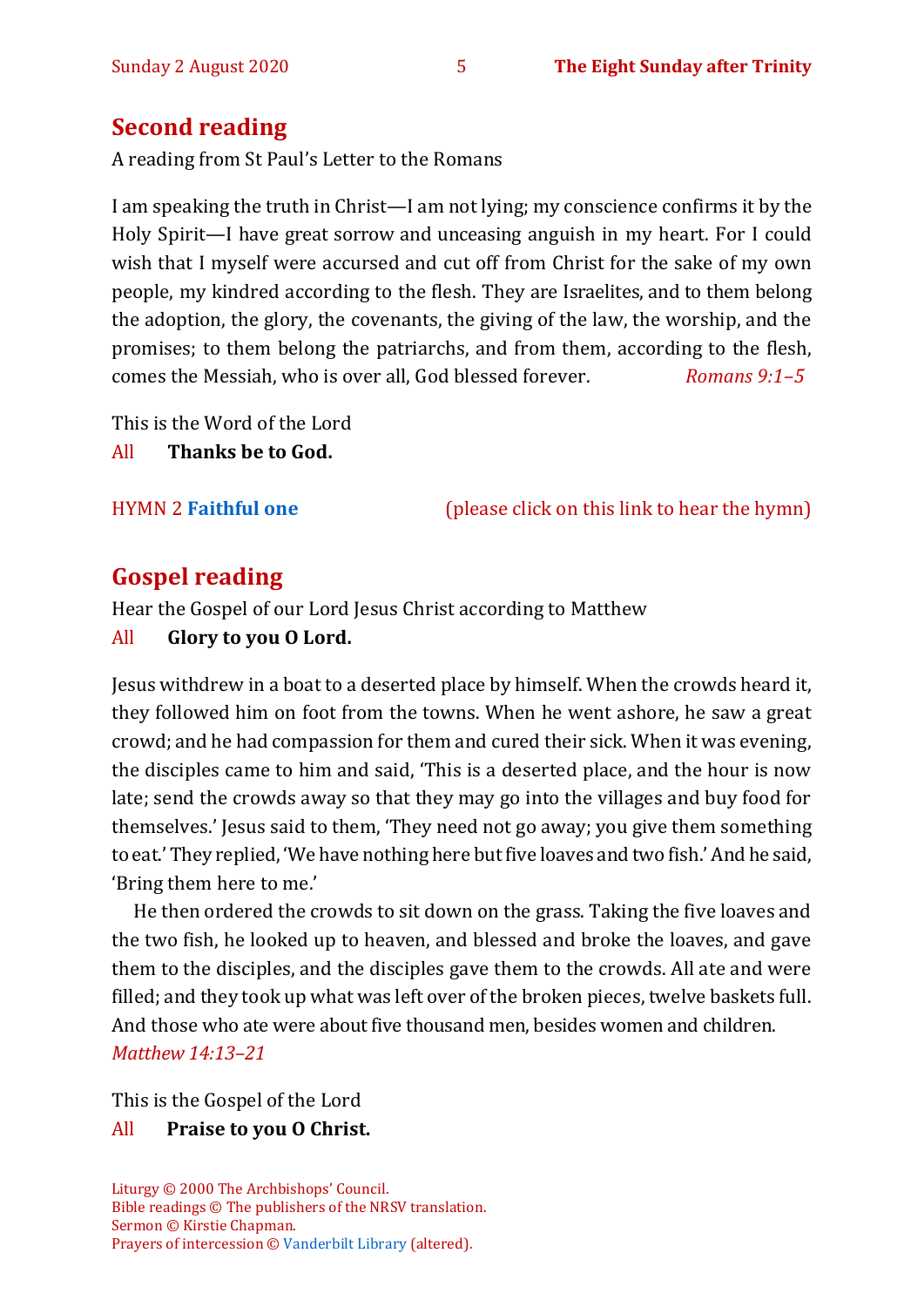#### **Sermon**

Life is like the ocean. At times it can be quiet, still and other times waves are constantly crashing into the cliffside. It can be rocky, full of seaweed that tangles itself around your legs. It can be all different shades of blue and green; and it can even be filled with weird little creature: some may bite others will make you smile. Underneath all of this beauty, all of this craziness there is the unknown— probably the scariest thing there could be.

 'We have this hope as an anchor for the soul, firm and secure' Hebrews 6:19. An anchor is the main support system for a boat. It stops the boat from going in unwanted directions or entering into unsafe waters. The boat would be lost without this part of its support system. Sound familiar?

 We have an anchor, God, that goes diving into the deep unknown to keep us safe afloat. He keeps our hope from drowning among the world of depravity and negativity. He saves our soul from drowning in the darkness. He keeps the monsters from attacking our ship or from crashing into huge icebergs.

 We can travel as far as we can, anywhere we want to, because we know that God will be there to save us. He will be there to stop us from crashing. Sometimes we will face bumps, strong tides, watering entering our boat, but we know we have the saving grace of our God to help us come back to safety.

 In times of adversity, may we come together and have faith and trust that God will guide us to safety. I ask all of us to take the jump, the risks but go on this adventure that God has waiting for us. Do not worry, He will be right there next to

us ready to help us, if we need it. Life is too short and precious, so have trust in God and follow His / our path. Live life to make us and God happy. Study for the joy of it. We should



Liturgy © 2000 The Archbishops' Council. Bible readings © The publishers of the NRSV translation. Sermon © Kirstie Chapman. Prayers of intercession © [Vanderbilt Library](https://lectionary.library.vanderbilt.edu/texts.php?id=153) (altered).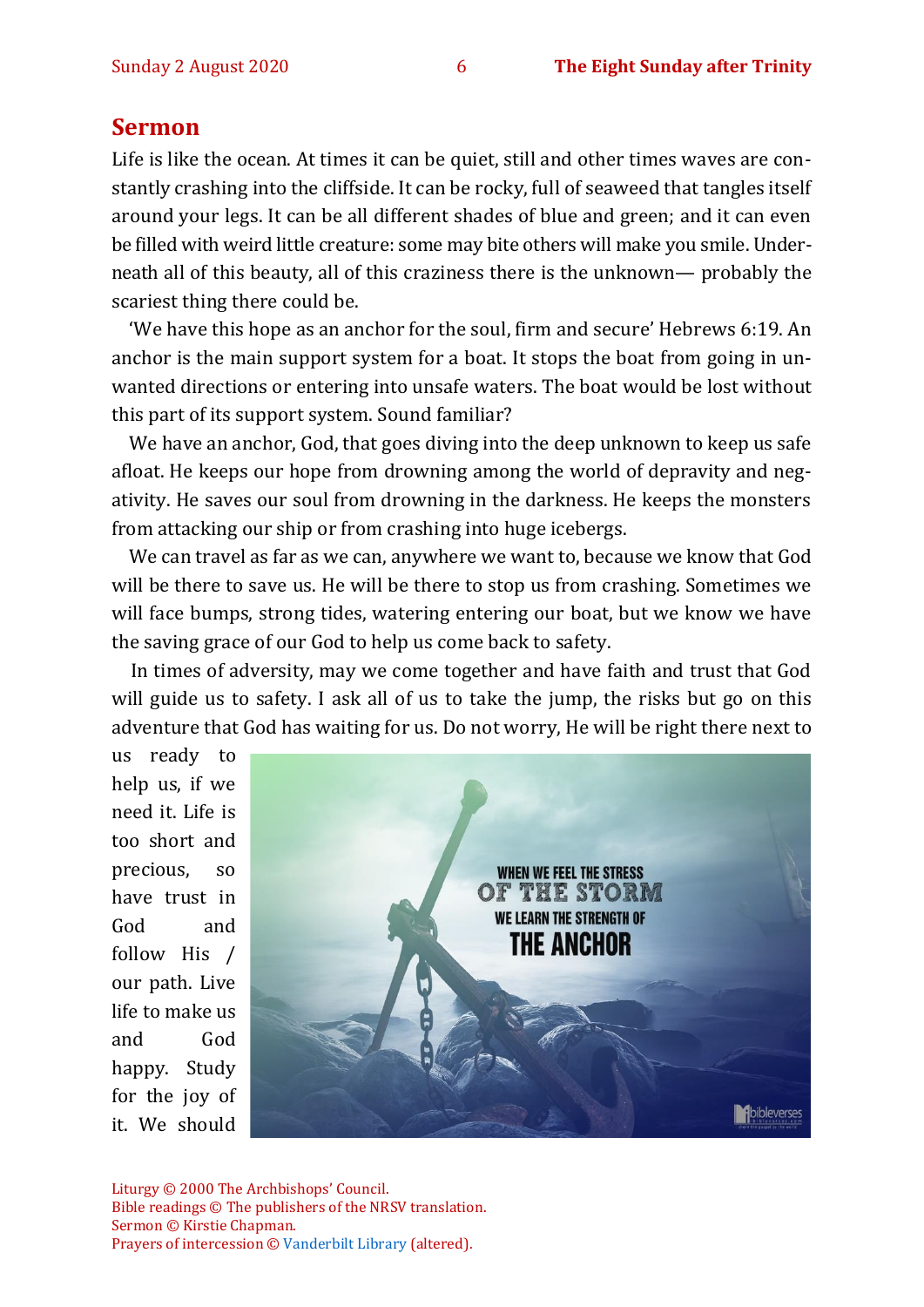work because we love what we're doing. If we need a change just know God is there by us.

 We all have an anchor. Whether that may be a person, God, or a place, we need to remember that we are Okay to make these jumps. We have to do so or we'll never be able to test the strength of the bond between the boat and its anchor.

# **The Creed**

Do you believe and trust in God the Father, the source of all being and life, the one for whom we exist?

### All **We believe and trust in him.**

Do you believe and trust in God the Son, who took our human nature, died for us and rose again?

#### All **We believe and trust in him.**

Do you believe and trust in God the Holy Spirit, who gives life to the people of God and makes Christ known in the world?

All **We believe and trust in him.**

This is the faith of the Church.

All **This is our faith. We believe and trust in one God, Father, Son and Holy Spirit. Amen.**

# **Prayers of intercession**

Friends in Christ, God invites us to hold the needs of our sisters and brothers as dear to us as our own needs. Loving our neighbors as ourselves, we offer our thanksgivings and our petitions on behalf of the church and the world.

Lord, in your mercy

All **Hear our prayer.** 

Lord God, friend of those in need, your Son Jesus has untied our burdens and healed our spirits. We lift up the prayers of our hearts for those still burdened, those seeking healing.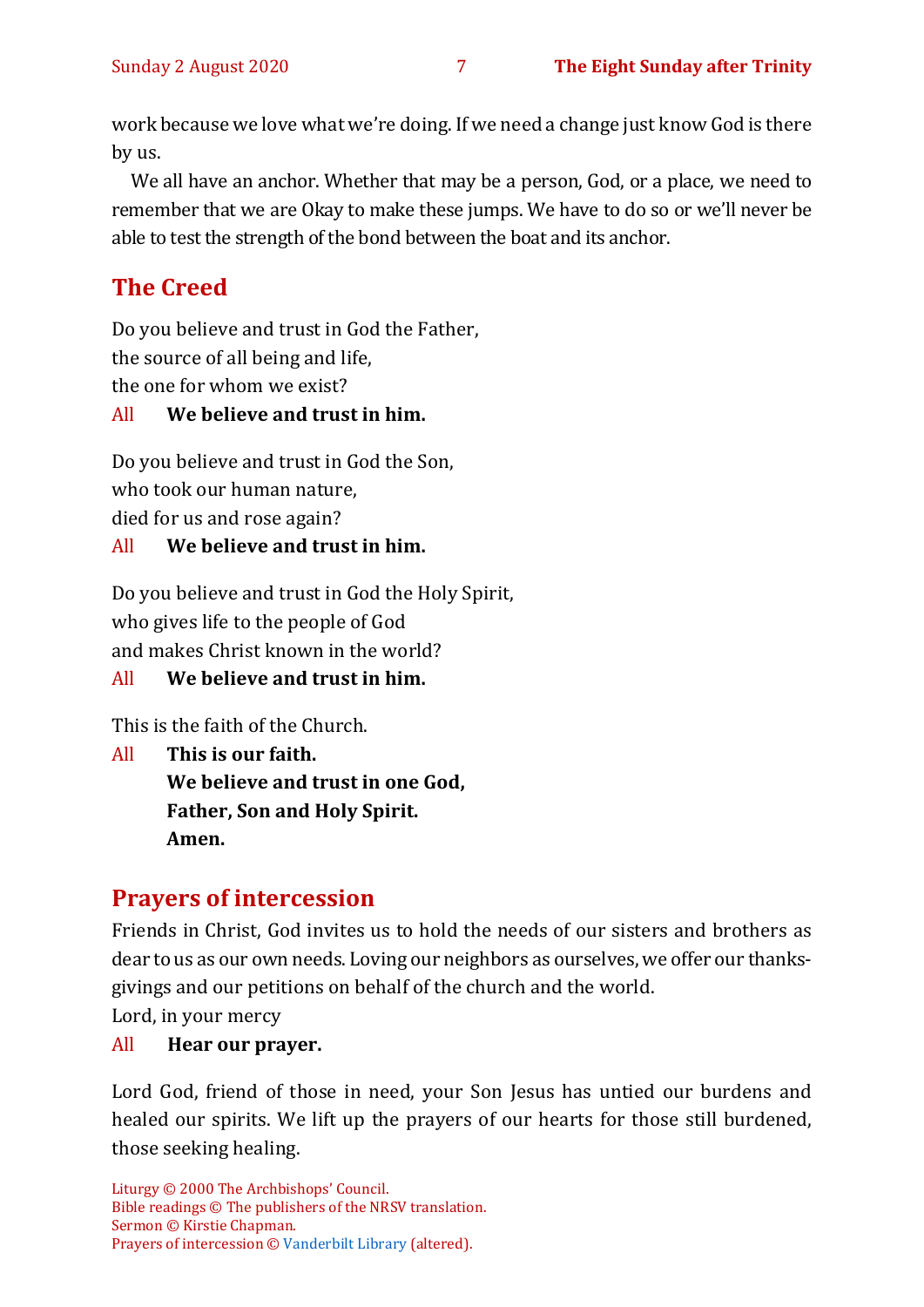Lord, in your mercy

#### All **Hear our prayer.**

Creator God, you call us to love and serve you with body, mind, and spirit through loving your creation and our sisters and brothers. Open our hearts in compassion and receive these petitions on behalf of the needs of the church and the world. Lord, in your mercy

#### All **Hear our prayer.**

God of mercy and healing, you who hear the cries of those in need, receive these petitions of your people that all who are troubled may know peace, comfort, and courage.

Lord, in your mercy

#### All **Hear our prayer.**

God of salvation, who sent your Son to seek out and save what is lost, hear our prayers on behalf of those who are lost in our day, receiving these petitions and thanksgivings with your unending compassion.

Lord, in your mercy

#### All **Hear our prayer.**

Merciful Father,

All **accept these prayers for the sake of your Son, our Saviour Jesus Christ. Amen.**

# **The peace**

The fruit of the Spirit is love, joy and peace.

The peace of the Lord be always with you,

#### All **And also with you.**

HYMN 3 **[I am the bread of life](https://www.youtube.com/watch?v=IvD0XJzOWQ4)** (please click on this link to hear the hymn)

The liturgy of the Communion Service appears below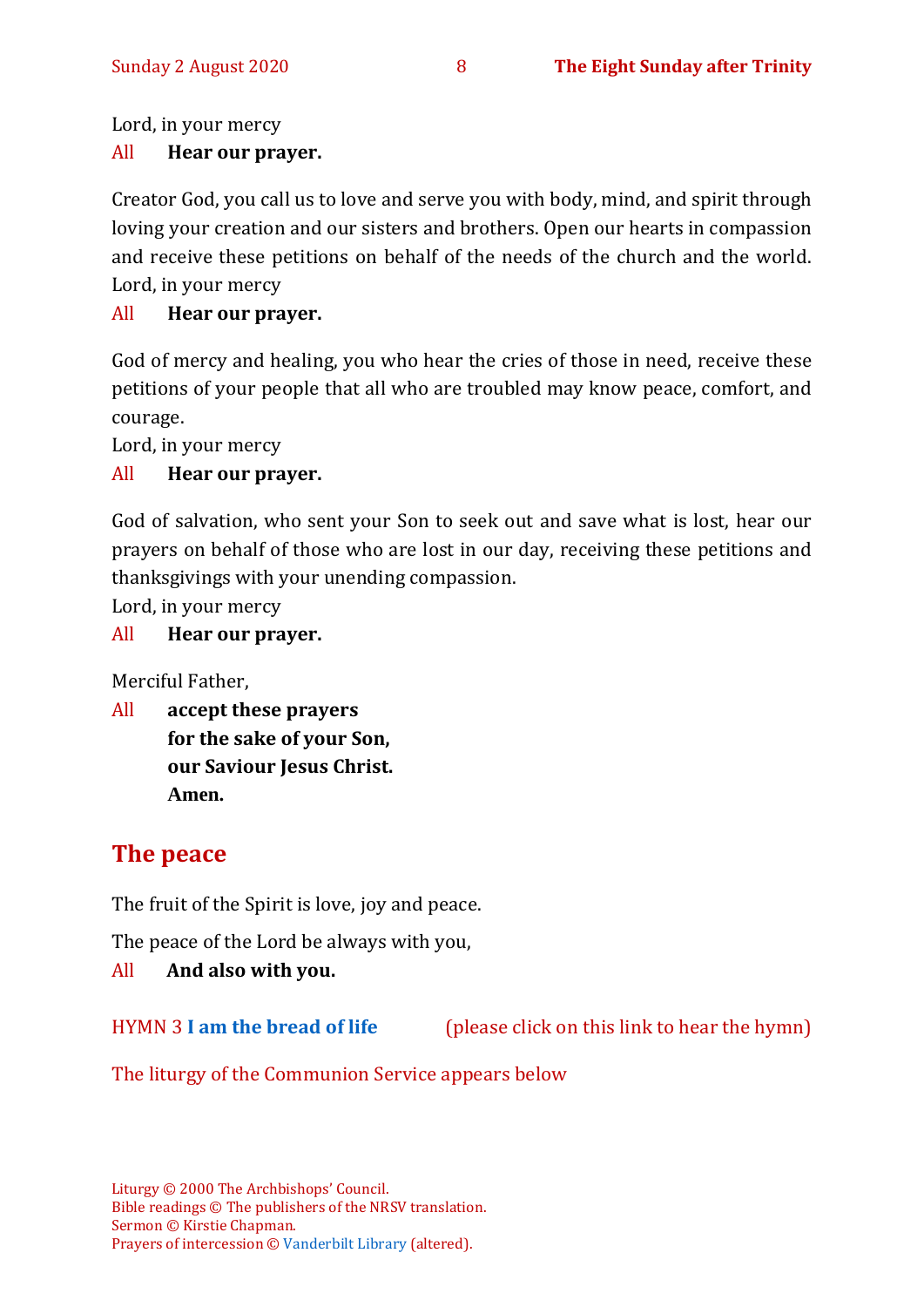# The Dismissal

The Lord bless you and keep you. The Lord make his face to shine upon you and be gracious to you. The Lord lift up the light of his countenance upon you and give you his peace; and the blessing of God the Almighty: Father, Son, and Holy Spirit, be with you now and remain with you always. All **Amen.**

HYMN 4 **[Will your anchor hold](https://www.youtube.com/watch?v=PTfypuXwrMA)** (please click on this link to hear the hymn)

Go in peace to love and serve the Lord.

All **In the name of Christ. Amen.**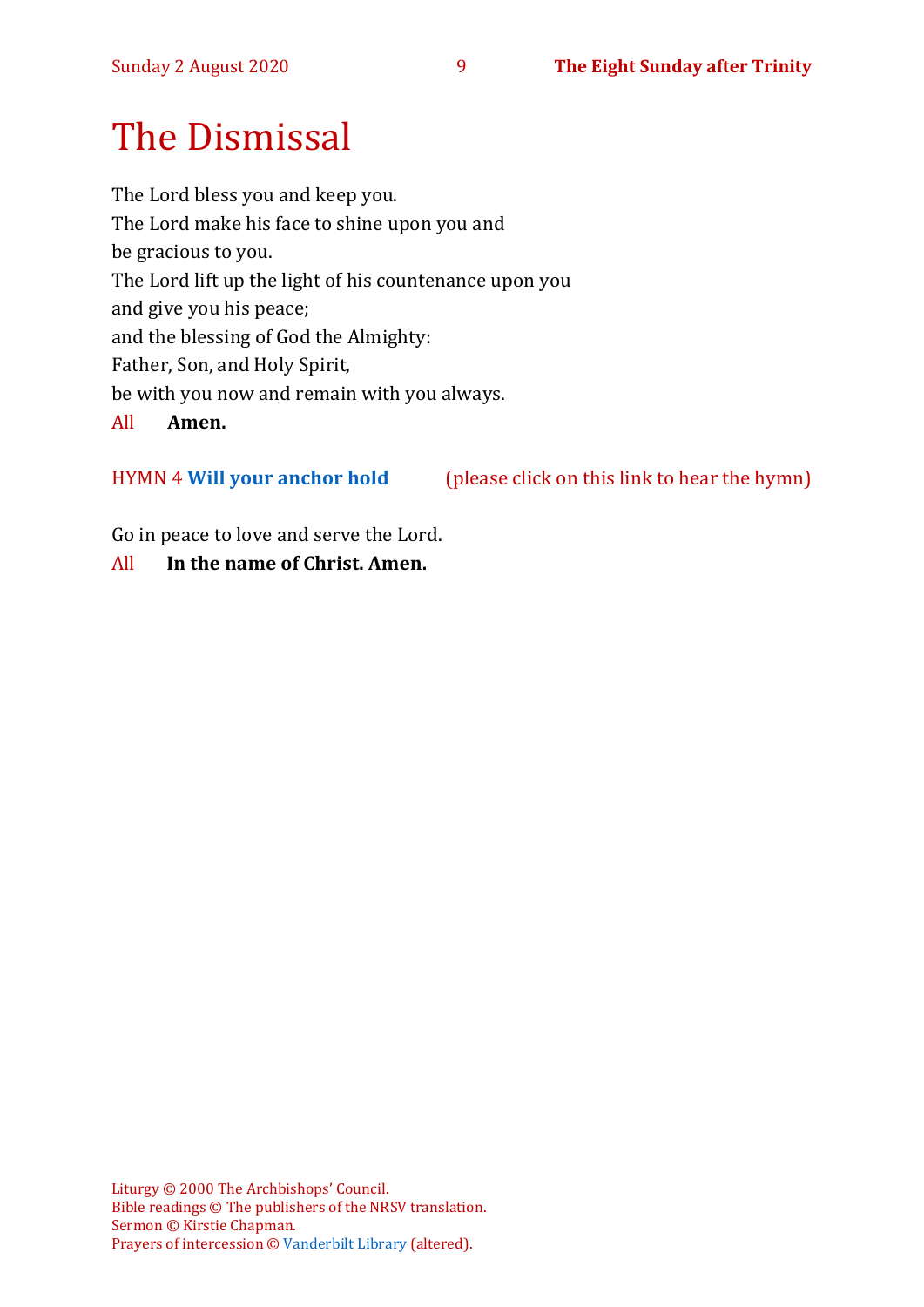# The Liturgy of the Sacrament

# Eucharistic Prayer (prayer E)

The Lord be with you

### All **and also with you.**

Lift up your hearts.

#### All **We lift them to the Lord.**

Let us give thanks to the Lord our God.

### All **It is right to give thanks and praise.**

Father, you made the world and love your creation. You gave your Son Jesus Christ to be our Saviour. His dying and rising have set us free from sin and death. And so we gladly thank you, with saints and angels praising you, and saying,

All **Holy, holy, holy Lord, God of power and might, heaven and earth are full of your glory. Hosanna in the highest. Blessed is he who comes in the name of the Lord. Hosanna in the highest.**

We praise and bless you, loving Father, through Jesus Christ, our Lord; and as we obey his command, send your Holy Spirit, that broken bread and wine outpoured may be for us the body and blood of your dear Son.

On the night before he died he had supper with his friends and, taking bread, he praised you. He broke the bread, gave it to them and said: Take, eat; this is my body which is given for you; do this in remembrance of me.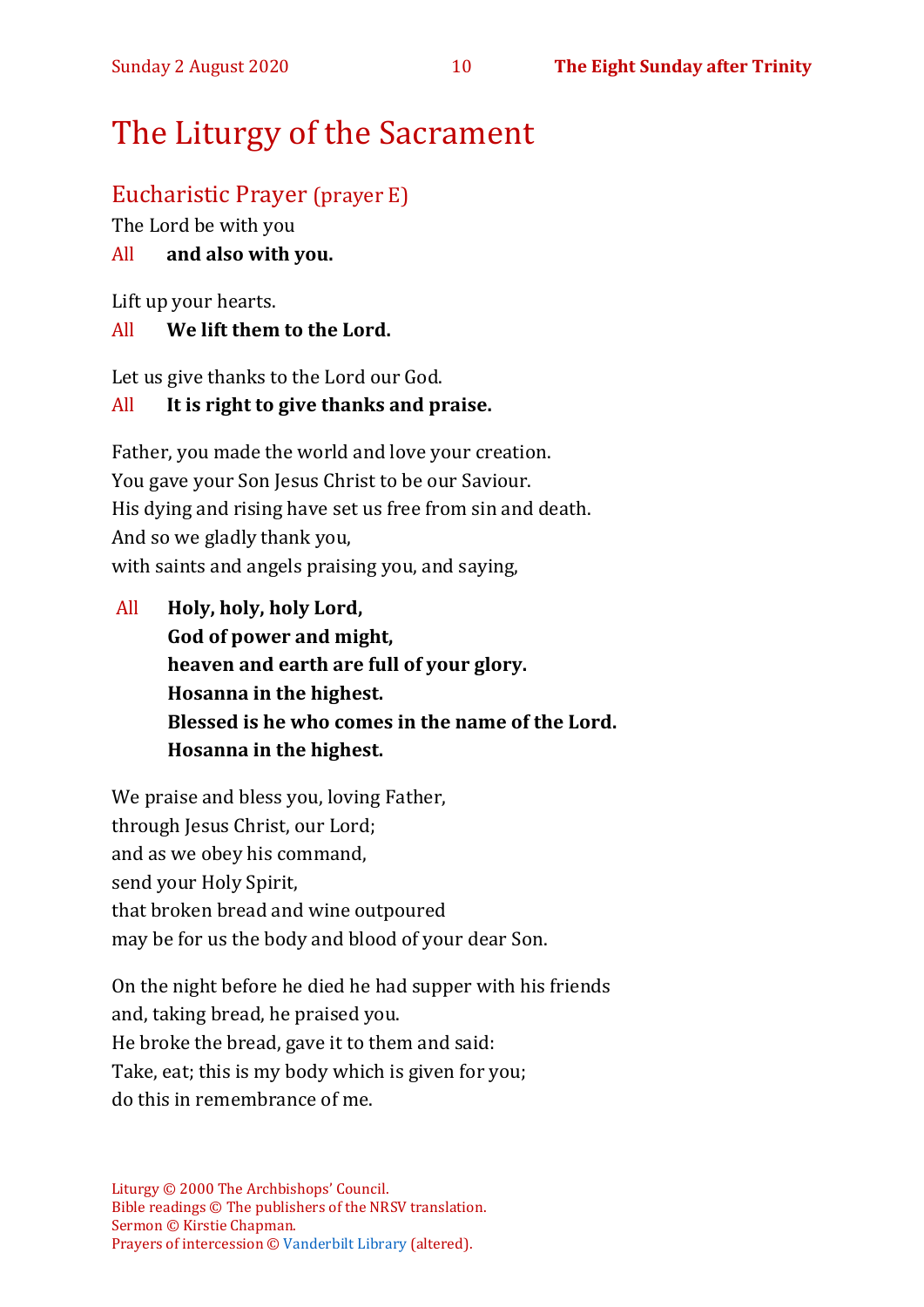When supper was ended he took the cup of wine. Again he praised you, gave it to them and said: Drink this, all of you; this is my blood of the new covenant, which is shed for you and for many for the forgiveness of sins. Do this, as often as you drink it, in remembrance of me.

So, Father, we remember all that Jesus did, in him we plead with confidence his sacrifice made once for all upon the cross.

Bringing before you the bread of life and cup of salvation, we proclaim his death and resurrection until he comes in glory.

Great is the mystery of faith:

All **Christ has died. Christ is risen. Christ will come again.**

Lord of all life, help us to work together for that day when your kingdom comes and justice and mercy will be seen in all the earth.

Look with favour on your people, gather us in your loving arms and bring us with all the saints to feast at your table in heaven.

Through Christ, and with Christ, and in Christ, in the unity of the Holy Spirit, all honour and glory are yours, O loving Father, for ever and ever.

#### All **Amen.**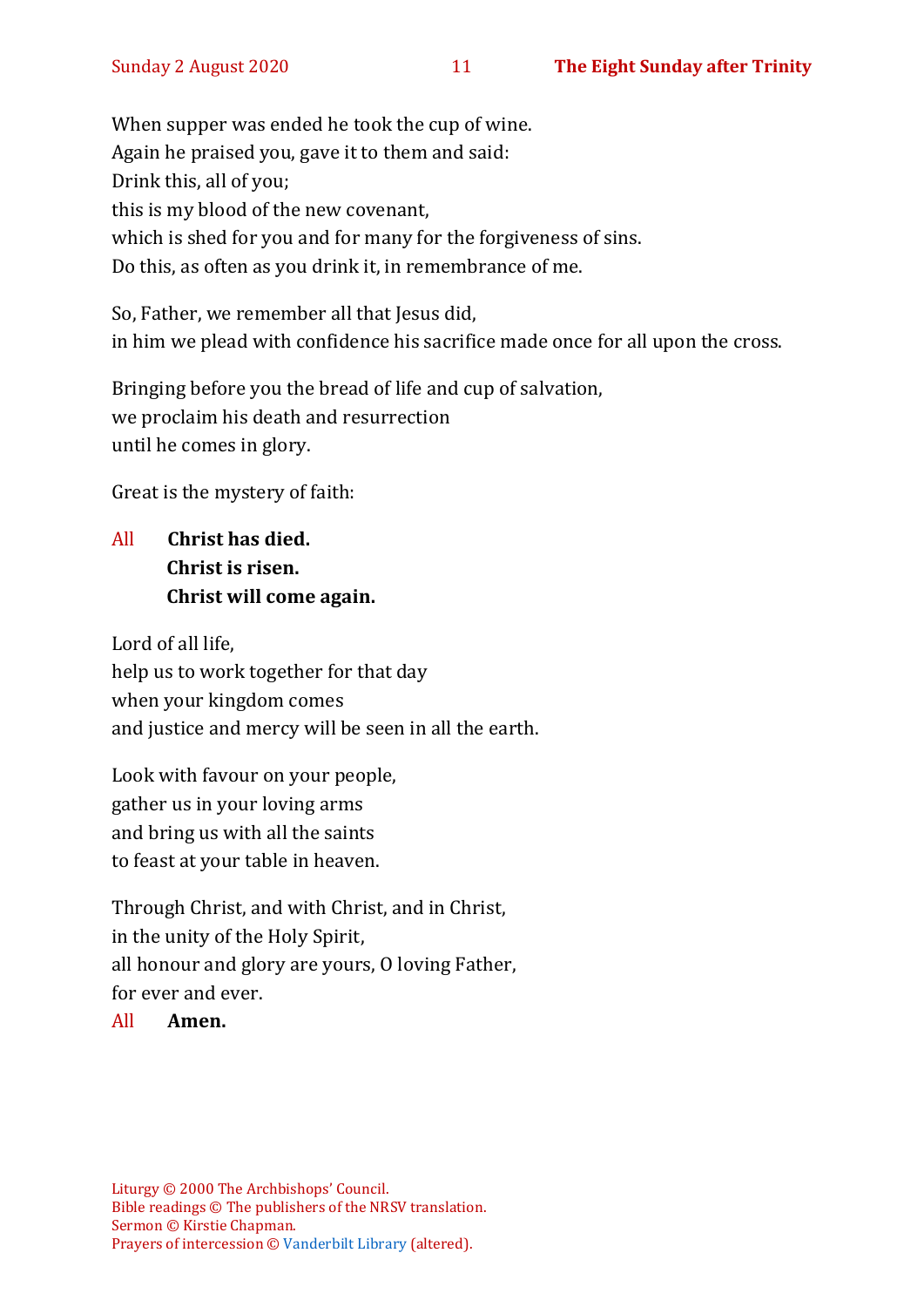# The Lord's Prayer

As our Saviour taught us, so we pray

All **Our Father in heaven, hallowed be your name, your kingdom come, your will be done, on earth as in heaven. Give us today our daily bread. Forgive us our sins as we forgive those who sin against us. Lead us not into temptation but deliver us from evil. For the kingdom, the power, and the glory are yours**

**now and for ever.** 

**Amen.**

# Breaking of the Bread

We break this bread to share in the body of Christ.

All **Though we are many, we are one body, because we all share in one bread.**

All **Lamb of God,**

**you take away the sin of the world, have mercy on us.**

**Lamb of God, you take away the sin of the world, have mercy on us.**

**Lamb of God, you take away the sin of the world, grant us peace.**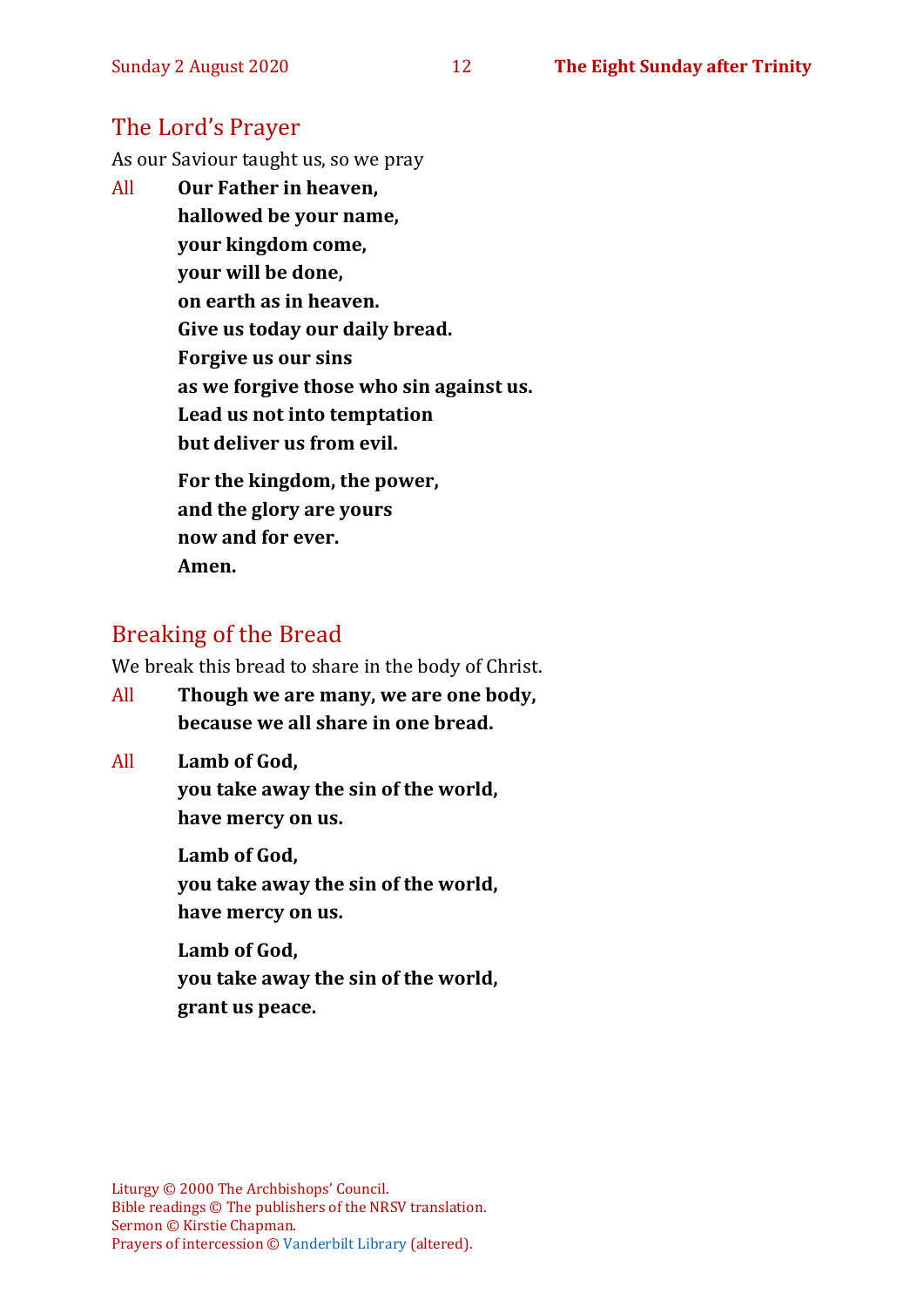Draw near with faith. Receive the body of our Lord Jesus Christ which he gave for you, and his blood which he shed for you. Eat and drink in remembrance that he died for you, and feed on him in your hearts by faith with thanksgiving.

All **We do not presume to come to this your table, merciful Lord, trusting in our own righteousness, but in your manifold and great mercies. We are not worthy so much as to gather up the crumbs under your table. But you are the same Lord whose nature is always to have mercy. Grant us therefore, gracious Lord, so to eat the flesh of your dear Son Jesus Christ and to drink his blood, that our sinful bodies may be made clean by his body and our souls washed through his most precious blood, and that we may evermore dwell in him, and he in us. Amen.**

Communion is distributed.